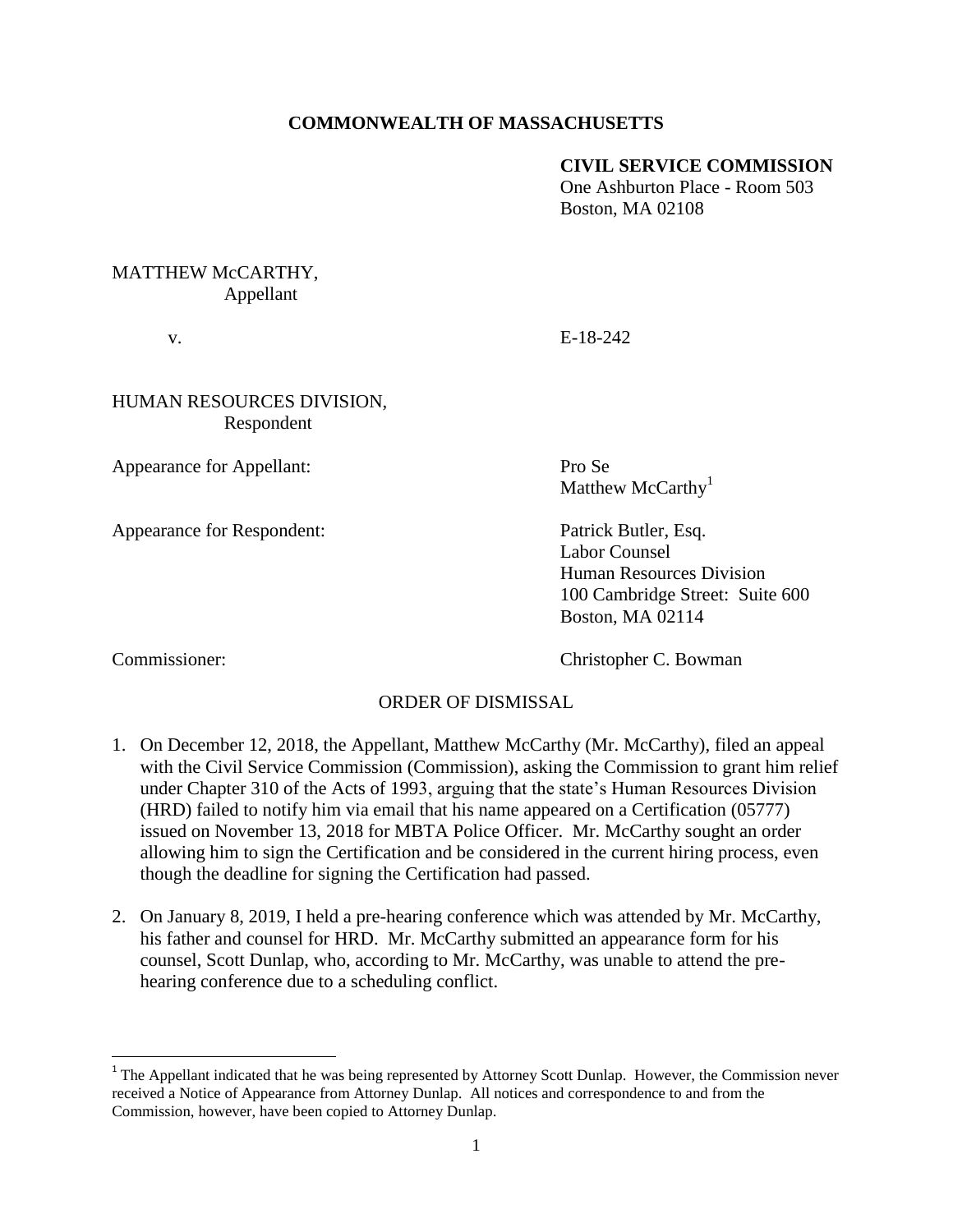- 3. At the pre-hearing conference, it was agreed that: a) Mr. McCarthy, sometime in 2017, took and passed the civil service examination for full-time police officer; and b) his name appeared on Certification No. 05777, issued to the MBTA Police Department on November 13, 2018.
- 4. Candidates whose name appear on a Certification are notified of such by HRD, via email. In this email, candidates are notified of the deadline date for signing the Certification indicating their willingness to accept appointment. The deadline in this case was November 20, 2018.
- 5. At the pre-hearing conference, Mr. McCarthy stated that he never received an email notification from HRD. Rather, on November 26, 2018, when he logged into HRD's online system (NEOGOV) to sign up for another civil service examination, he saw a notification indicating that he had been sent an email on November  $13<sup>th</sup>$  regarding the MBTA Police Officer Certification.
- 6. According to Mr. McCarthy, he immediately checked his email account, including his SPAM / Junk folder, and confirmed that he had not received any email from HRD on November 13<sup>th</sup>, or at any other time, regarding his name appearing on Certification No. 05777. According to McCarthy, he checks this email account throughout the day as it his primary email account.
- 7. At the pre-hearing, Mr. McCarthy opened the inbox from his email account on his phone to show that he received several emails on November  $13<sup>th</sup>$ , but no email from HRD.
- 8. I asked Mr. McCarthy to open the junk / SPAM folder as well, but the folder (at least what appeared on the phone), only went back several weeks (i.e. – through December 2018). Mr. McCarthy offered to check his gmail account on a computer at the offices of the Commission to see if the junk / SPAM folder went back further when accessed on a computer, as opposed to his phone.
- 9. HRD argued that, according to the online NEOGOV system, an email was sent to Mr. McCarthy on November  $13<sup>th</sup>$  and, HRD argued, this is sufficient evidence for the Commission to conclude that an email was sent and that McCarthy is not an aggrieved person.
- 10. Standing alone, I found Mr. McCarthy's statements to be credible. It appears that he does indeed use his gmail account as his primary email account and that he checks that email account throughout the day. Given his strong desire for a position as an MBTA Police Officer, it is not plausible that he would receive and ignore an email regarding his eligibility to sign the Certification related to this hiring process.
- 11. For these above-referenced reasons, and given the time-sensitive nature of this appeal, I ordered the parties to take the following actions forthwith: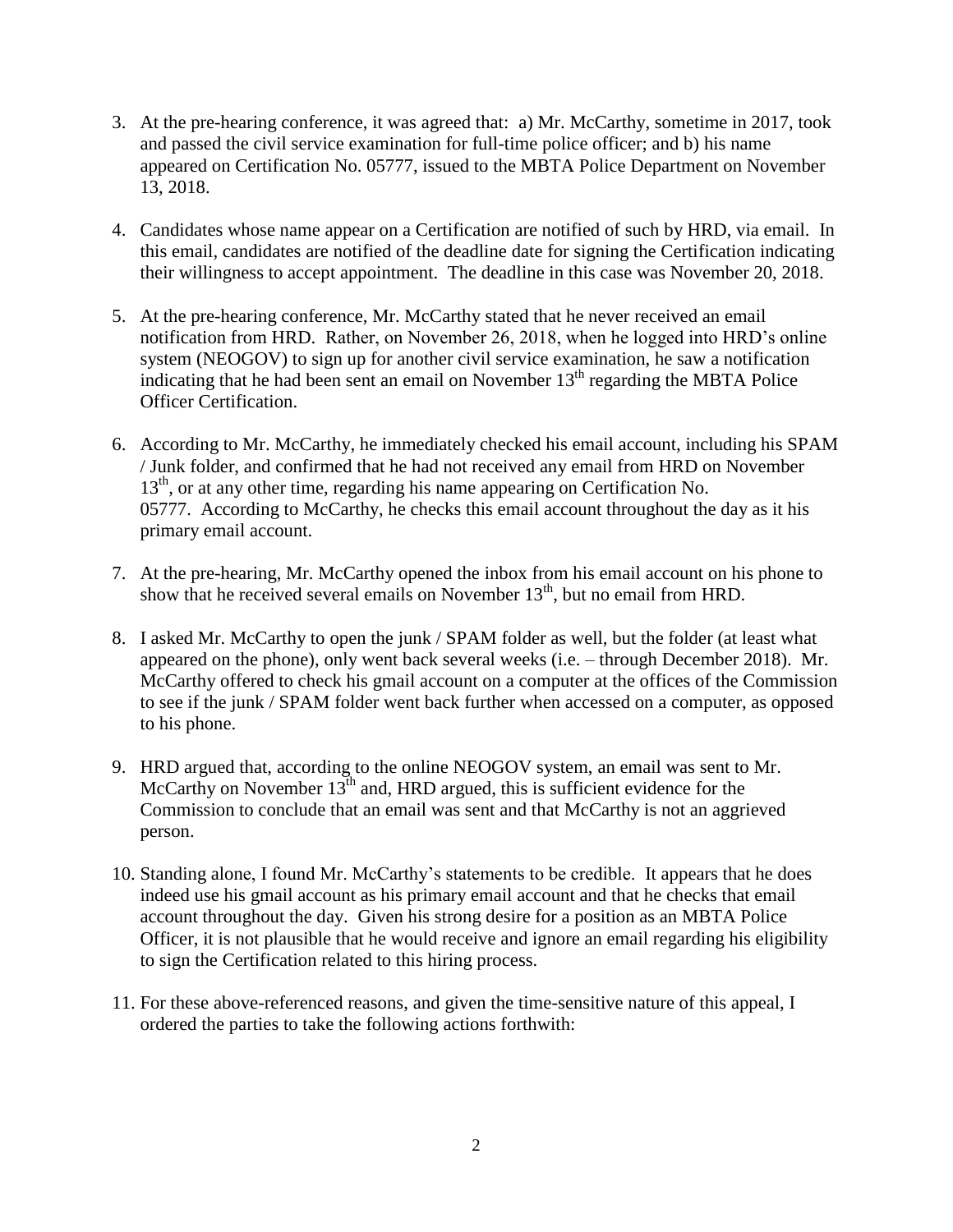- I. The Appellant would access his junk / SPAM folder on his GMAIL account on a computer to view the content of the entire folder, including the junk emails received on or around November 13, 2018.
- II. The Appellant would provide the Commission with a printout of the list of junk emails received on or around November  $13<sup>th</sup>$  accompanied by an affidavit, signed under the pains and penalties of perjury, that he had not deleted any emails from this folder.
- III. HRD, as discussed at the pre-hearing conference, would, solely for the purpose of "testing" the system, take the steps necessary to "re-notify" the Appellant of the Certification in order to determine if this generated an email to the Appellant's email account. HRD was ordered to report its findings to the Commission.
- IV. Upon receipt of this information, the Commission would determine whether any additional actions and/or orders by the Commission are required.
- 12. During the afternoon of January 9, 2019, HRD forwarded information to the Commission which was not responsive to the order in Paragraph 11, Subparagraph III above.
- 13. On January 11, 2019, Mr. McCarthy forwarded an affidavit to the Commission stating that he had taken the steps ordered by the Commission and found no email from HRD notifying him that his name appeared on Certification No. 05777.
- 14. On February 18, 2019, I inquired with HRD regarding whether it had taken the steps ordered in Paragraph 11, Subparagraph III.
- 15. Also on February 18, 2019, I inquired with the MBTA regarding the status of the hiring process related to Certification No. 05777 and whether any candidate tied or ranked below Mr. McCarthy on Certification No. 05777 was being considered for appointment.
- 16. The MBTA responded by indicating that the hiring process related to Certification No. 05777 had been completed and that no candidate tied or ranked below Mr. McCarthy was considered for appointment.

### *Analysis*

 This appeal is moot. Even if Mr. McCarthy had received an email notification from HRD, he would not have been considered for appointment as the MBTA did not consider any individuals tied or ranked below Mr. McCarthy. Thus, McCarthy cannot show that he is an aggrieved person here.

### *Conclusion*

For this reason, Mr. McCarthy's appeal under Docket No. E-18-242 is hereby *dismissed*.